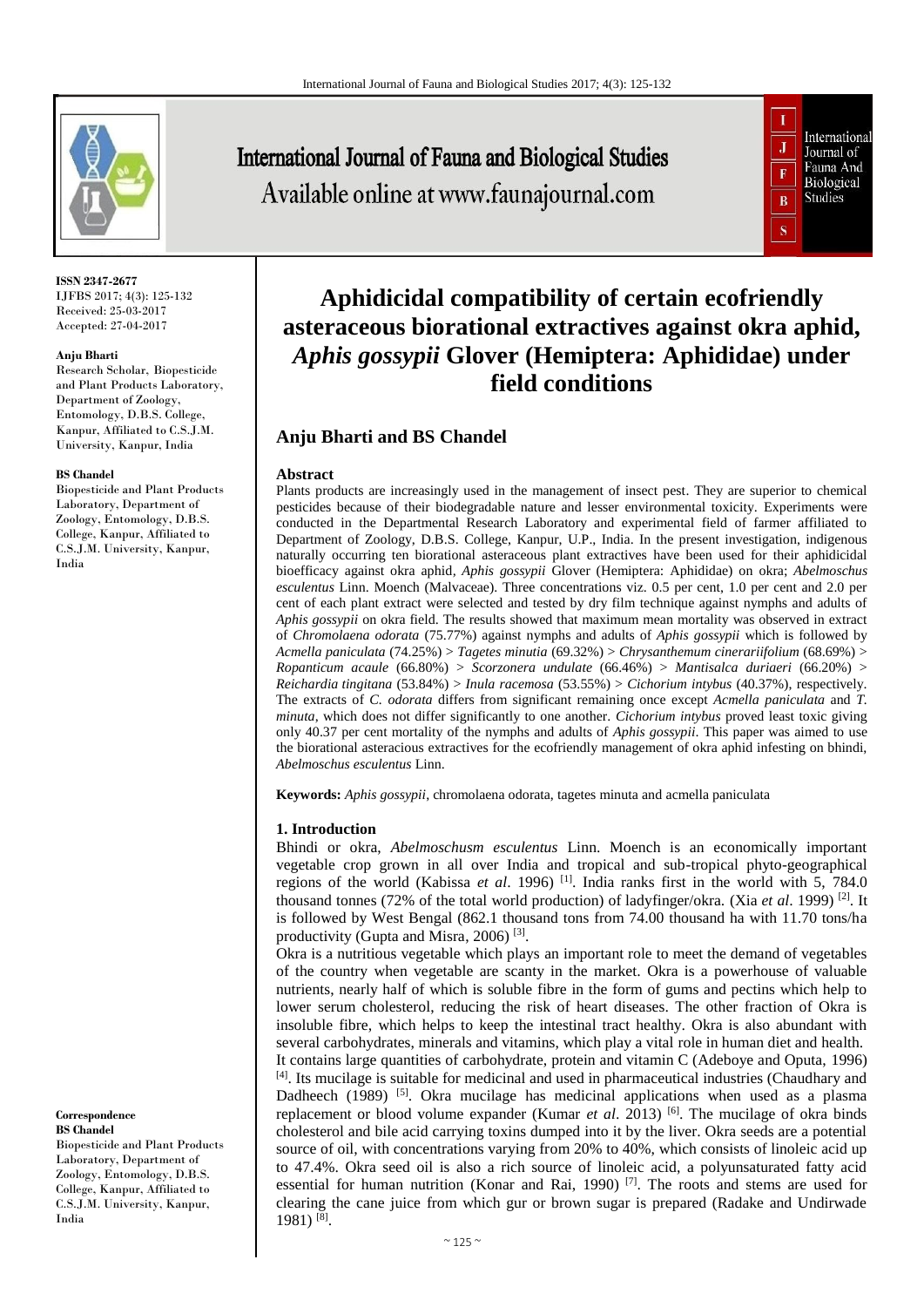The major insect pests of okra in Kanpur region include aphid, Aphis gossypii Glover, cotton jassid, *Amrasca biguttula* Ishida, whitefly, *Bemisia tabaci* Gen. and shoot and fruit borers, *Earias vittella* Fab and *Earias insulana* Boisduval (Rao *et al.*, 2003)<sup>[9]</sup> Among them the okra aphid, *Aphis gossypii* Glover (Hemiptera: Aphididae), is a serious insect-pest of lady; s finger, *Abelmoschus esculentus*  Linn. (Adiroubane and Letchoumanane, 1998)<sup>[10]</sup>. the nymphs and adults of *Aphis gossypii* usually found on the abaxial surface of leaves, feeding on the phloem (Murthy *et al.* 1996) <sup>[11]</sup>. As a result of feeding, plant yield is reduced. The secretion of honeydew contaminates plants, allowing associated fungi to grow and causing, in addition, more than 50 types of diseases in plants, due to the transmission of viruses (Obeng and Sackey 2003) [12].The field studies were made for the management of nymphs and adults of *Aphis gossypii* the major insect pests of okra, *Abelmoschus esculentus* Linn. Moench. In agro-climatic condition of Kanpur, Uttar Pradesh, India (Mann *et al.* 2001)<sup>[13]</sup>.

The use of synthetic insecticides is not legally allowed in organic system, increasing the difficulty in management of okra aphid, *Aphis gossypii* (Sinha and Sharma 2007)<sup>[14]</sup>. These Synthetic Insecticides controlled the pest infestation but their excessive use contaminated in the environment that cause the discomforts or damage to the human and other living organism.

This work evaluated aphid control and the ability of products to prevent aphid infestation using natural insecticides compared to a standard synthetic insecticide (Patil *et al.* 2002)  $[15]$ . The natural products exhibited variable results with low protection against plant colonization throughout the evaluation period the risks to human health and environmental pollution (Pependic *et al.* 1986)<sup>[16]</sup>. The side effects have forced to look for naturally occurring ecofriendly indigenous herbal alternatives to chemical pesticides especially for vegetables like okra where fruits are plucked at an interval of every 2-3 days (Chitra *et al.*, 1997)<sup>[17]</sup>.

Plant product used to control aphid infestation by many workers (Park *et al.* 2011 Dang *et al.* 2010) [18, 19] . The biorational natural plant extractives exhibited variable results with considerable crop and grain protection against pest infestation. Botanical insecticides possess a spectrum of properties including insecticidal activities to pest of agricultural importance (Trivedi and Chandel, 2009)<sup>[20]</sup>. Biorational extractives have attention today for facing the *Aphid gossypii* infestation on okra field in an eco-friendly manner (Chandel and Singh 2017) <sup>[21]</sup>. The use of botanical pesticides is now emerging as one of the prime means to protect okra vegetable. Botanical pesticides can greatly decrease the use of conventional pesticides or can be used in rotation or in combination with other insecticides, potentially lessening the overall quantities applied and possibly mitigating or delaying the development of resistance in pest populations (Kamaraj *et al.* 2011)<sup>[22]</sup>.

Hence, the objective of the present study was to determine to efficacy of asteraceous extract for controlling beetle infestation in storage pulse grains under the varied ecological conditions, an In view to combat the problem of pulses beetle infestation in storage pulse grains under the varied ecological conditions, An attempt has therefore, been made to evaluate relative mortality of ten asteraceous plant extract formulations against nymphs and adults of *Aphis gossypii* Glover.

### **2. Material and method**

#### **2.1. Procurement of raw plant materials**

The asteraceous plants materials used for extraction were surveyed, identified and collected mainly from wasteland and wild areas and some plants were collected from cultivated fields of the farmers. The investigations on the screening of various available indigenous naturally occurring asteraceous plant extracts viz., aerial parts of *Acemella paniculata* Well ex DC, *Chromolaena odorata* Linn.*, Chrysanthemum cinerariifolium* (Trev.) Vis.*, Cichorium intybus* (L.)*, Inula racem*osa Hook. F., *Mantisalca duriaeri* birq. Et Cavill.*, Rechardia tingitana* (L.) Roth*, Rhaponticum acaule* (L.) DC*, Scorzonera undulate* Vahl*,* and *Tagetes minuta* Linn. were screened for their aphidicidal compatibility against nymphs and adults of *Aphis gossypii* under field trials. For carrying out the present studies only ten selected asteraceous botanical soxhlet extractives were prepared in the departmental laboratory and assessed for their aphidicidal bio efficacy under field conditions.

#### **2.2. Preparation of powder and their extraction**

Fresh collected green plant parts (leaves, Flowers and seeds, roots etc.) were washed with distilled water and kept in the laboratory for 7 days for air drying in shade before making powder. Electric grinder was used to have coarse powder then these were passed through a 60-mesh sieve to get fine powder. Powders were kept in polythene bags at room temperature and properly sealed to prevent quality loss (Chandel and Sengar, 2018)<sup>[23]</sup>. For the extraction, Soxhlet Apparatus was used; about 20g powder of each category of powder were extracted with 300 ml of different solvents (petroleum ether and distilled water). Extraction of each category of powder was done in about 12 hrs. After soxhlet extraction, the material was run on rotary evaporator. The extracts were concentrated on rotary evaporator by removing the excess solvent under vacuum. After evaporation of solvent with rotary evaporator the remaining extracted material was kept on water bath for removing remaining solvent from the extracts. The extracts were stored at 4 °C prior to application.

#### **2.3. Preparation of Stock Solution and Insecticidal formulations**

For stock solution, 50ml. extract in each case was taken into reagent bottles and 50ml. benzene was added in it to dissolve the constituents of the materials. The mouth of the bottles were stopper with airtight corks after which, these bottles containing the solutions were kept in refrigerator. Three concentrations (0.5, 1.0, 2.0 percent) were used for experiments on insecticidal and repellent tests in the laboratory conditions. However, only three concentrations (0.5, 1.0 and 2.0 percent) were used for insecticidal test in the laboratory and contact test in the field experiment. The different concentrations of the asteraceous extracts were prepared from the stock solution using benzene as solvent and Triton X-100 as emulsifier. The level of solvent and emulsifier were kept constant.

#### **2.4. Apparatus used for experiment**

In the laboratory the soxhlet apparatus used for extraction. Ten rearing cages were used for rearing of nymphs and adults of *Aphis gossypii* Theses laboratory reared nymphs and adults were used under field trials. Many glass petridishes (15cm diameter) were used for the experiment, one laboratory sprey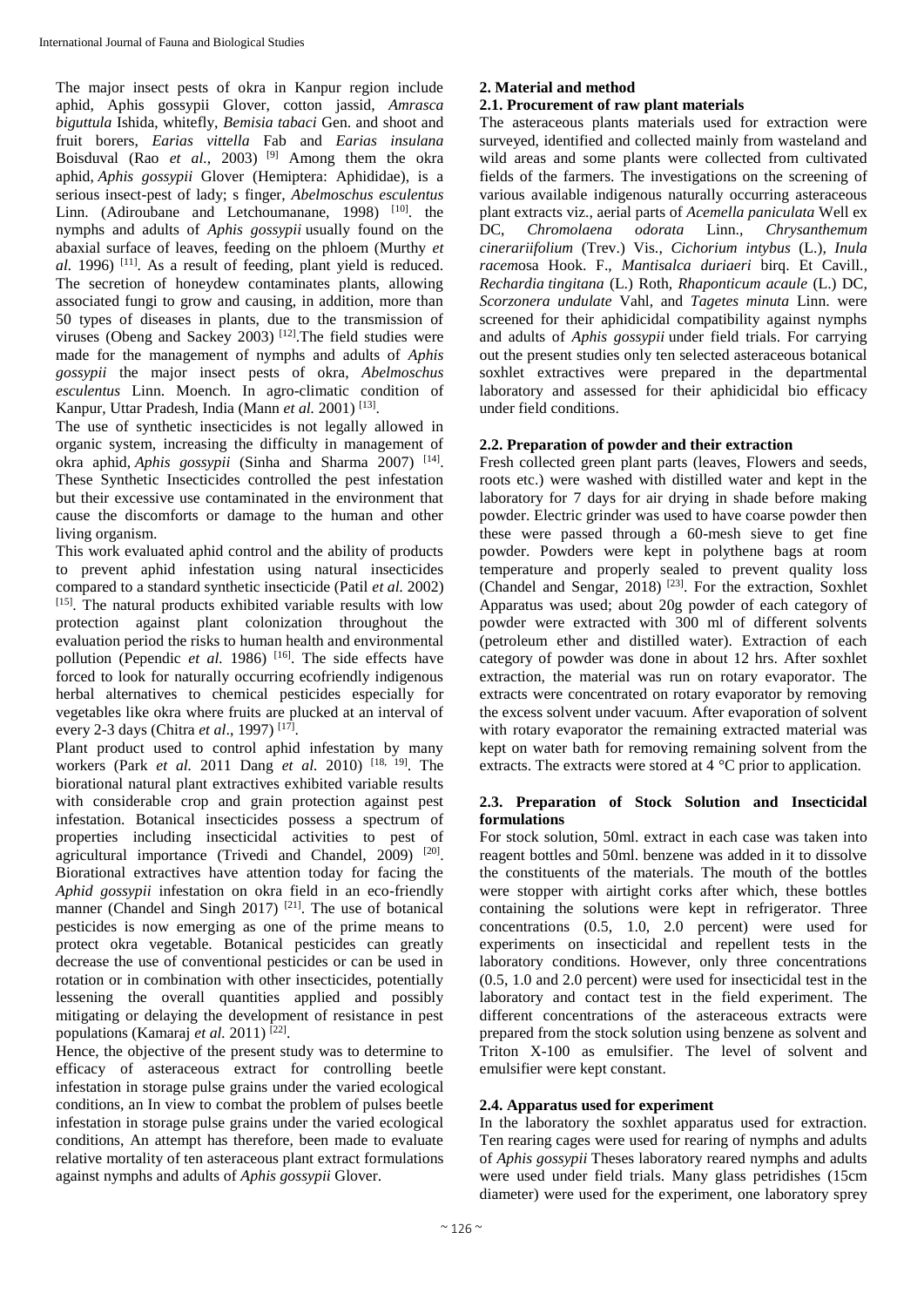tower and one hand compression poly sprayer was used. Ten meter muslin cloth was required for covering the treatments and replications bags and on ridges of plots either going or coming the nymphs and adults in the okra field.

**3. Toxicity Bioassay:** For field experiment the aphidicidal biopotency of ten asteraceous extractives against laboratory reared nymphs and adults of *Aphis gossypii* were released in different experimental plots treated with different (0.5, 1.0 and 2.0 percent) concentrations and covered with muslin cloth Now after half an hour ten aphids (5 nymphs +5 adults) were released in each muslin covered bag treated okra leaves and fruits on randomly selected plant. The mouth of each treated bag was closed with rubber band. Each treatment was replicated thrice including control. All treated muslin bags were left on plant under field condition for aphid mortality. After 24, 48 and 72 hours, dead and alive nymphs and adults of *Aphis gossypii* were counted and removed from each experimental bag. The aphidicidal efficacy of asteraceous biorational extractives as protectant of okra vegetable against nymphs and adults of *Aphis gossypii* was assessed considering mortality percentage. Thus data was collected on the number of nymphs and adults of *Aphis gossypii* were dead on treated bag and nymphs and adult's mortality over control was recorded. The data were arranged in tabulated form and graph formats. The mortality (%) was corrected by Abbotts's formula (Abbott, 1925) [24] .

$$
Pr = \frac{Po - Pc}{100 - Pc}
$$
x 100

Where,  $Po = Observed$  mortality,  $Pc = Control$  mortality. The data was analysed using (ANOVA) test.

**Table 1:** List of selected asteraceous biorational material used for extraction

| Sr. No. | <b>Scientific Name</b>                       | Vernacular name        | Faimly     | Plant parts used |
|---------|----------------------------------------------|------------------------|------------|------------------|
| 1.      | Acmella paniculata (Wall ex DC.) R.K. Jansen | <b>Toothache Plant</b> | Asteraceae | Aerial parts     |
| 2.      | Chrysanthemum cinerariifolium (trev.) Vis.   | Daisy                  | Asteraceae | Leaves           |
| 3.      | Chromolaena odorata Linn.                    | Siam weed              | Asteraceae | Leaves           |
| 4.      | Cichorium intybus (L.)                       | Chicory                | Asteraceae | Roots            |
| 5.      | Inula racemosa Hook. F                       | Puskarmul              | Asteraceae | Aerial parts     |
| 6.      | Mantisalca duriaeri Birq. Et Cavill.         | Spach                  | Asteraceae | Roots            |
| 7.      | Rechardia tingitana (L.) Roth                | False sowthistle       | Asteraceae | <b>Flowers</b>   |
| 8.      | Rhaponticum acaule (L.) DC.                  | Coffee plum            | Asteraceae | <b>Flowers</b>   |
| 9.      | Scorzonera undulate Vahl                     | <b>Black Salsify</b>   | Asteraceae | <b>Flowers</b>   |
| 10.     | Tagetes minuta Linn.                         | Wild Marigold          | Asteraceae | Leaves           |

**Table 2:** Mean mortality percentage of *Aphis gossypii* to the plant extracts irrespective of periods

|                                   | <b>Mean Mortality percent After</b> |         |                |         |                |           |       |
|-----------------------------------|-------------------------------------|---------|----------------|---------|----------------|-----------|-------|
| <b>Treatment (Plant extracts)</b> | 24 hrs.                             |         | 48 hrs.        |         | 72 hrs.        |           |       |
|                                   | T1                                  | T.B.V.1 | $\mathbf{T}_2$ | T.B.V.2 | T <sub>3</sub> | T.B.V.3 T |       |
| A. paniculata                     | 70.40                               | 88.7    | 72.21          | 90.7    | 80.16          | 97.1      | 74.25 |
| C. cinerariifolium                | 61.18                               | 76.6    | 68.90          | 87.0    | 69.64          | 87.9      | 66.57 |
| C. intybus                        | 30.00                               | 25.0    | 41.41          | 43.7    | 49.71          | 54.7      | 40.37 |
| C. odorata                        | 59.36                               | 74.0    | 80.00          | 97.0    | 87.95          | 99.87     | 75.77 |
| I. racemosa                       | 51.14                               | 73.7    | 53.33          | 64.3    | 56.18          | 69.0      | 53.55 |
| M. duriaei                        | 61.18                               | 76.8    | 64.80          | 81.9    | 72.62          | 91.1      | 66.20 |
| R. acaule                         | 58.16                               | 72.2    | 68.90          | 87.0    | 73.35          | 91.8      | 66.80 |
| R. tingitana                      | 50.47                               | 59.5    | 53.36          | 64.4    | 57.69          | 71.4      | 53.84 |
| S. undulata                       | 62.49                               | 78.7    | 65.21          | 82.4    | 71.71          | 90.2      | 66.46 |
| T. minuta                         | 58.16                               | 72.2    | 70.54          | 88.9    | 79.76          | 96.9      | 69.32 |
| Over all                          | 56.254                              | 69.74   | 63.866         | 78.73   | 69.877         | 84.99     | 63.31 |
| Control                           | 00.00                               | 00.00   | 18.44          | 10.00   | 18.44          | 10.00     | 12.29 |

 $\cdot$  (T<sub>1</sub>, T<sub>2</sub>, T<sub>3</sub> = Treatments and T.B.V.<sub>1,</sub> T.B.V.<sub>2</sub>, T.B.V.<sub>5</sub>=Transformed Back Values)

C.D. for treatment x period means=0.078

C.D. for treatment means (plant extra=0.037

C.D. for treatment means (control) =0.162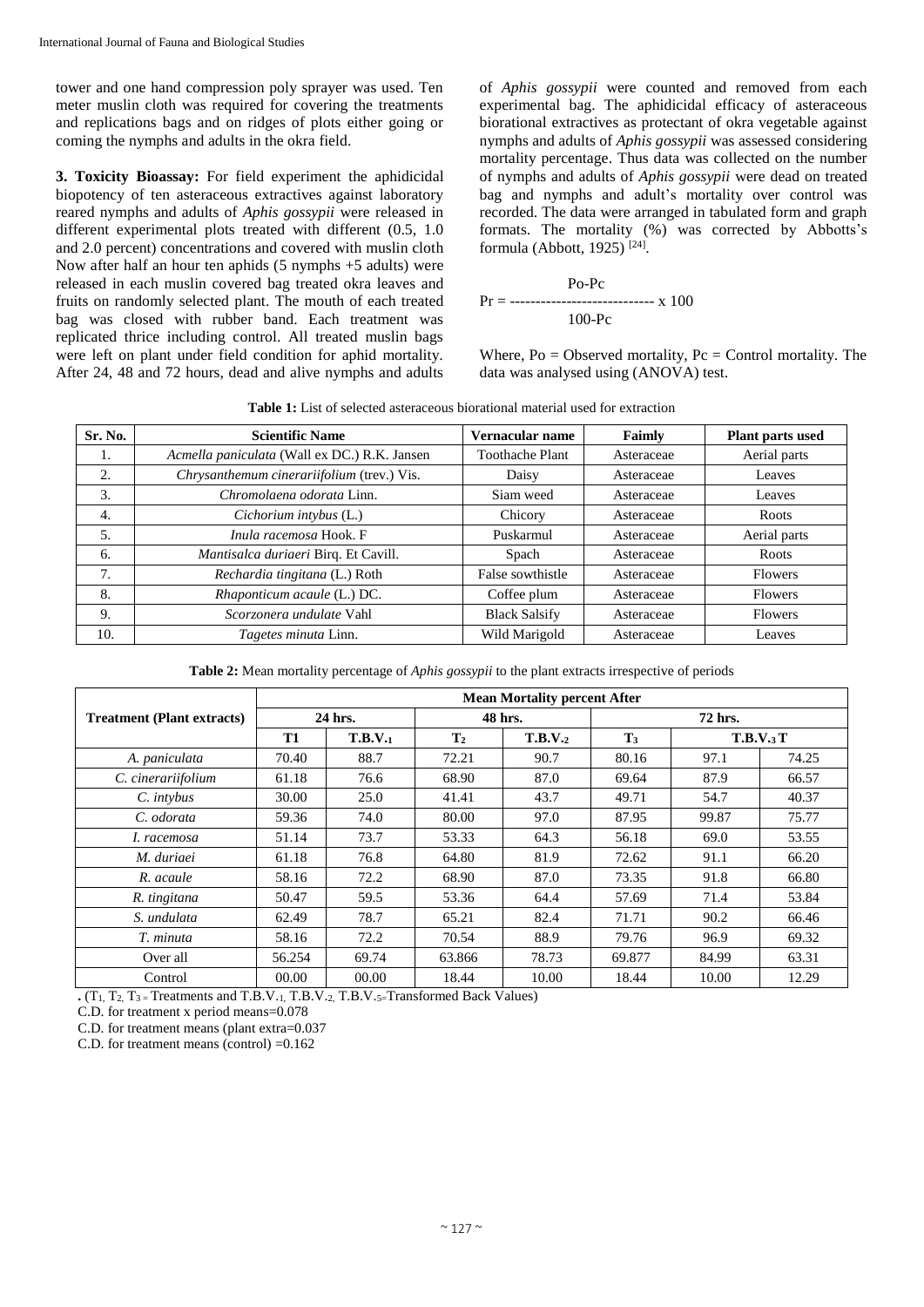

**Fig 1:** Comparative diagram of mean mortality % and TBV of *Aphis gossypii* to extractives irrespective of periods



**Fig 2:** Mean mortality % and TBV of *Aphis gossypii* to the extractives irrespective of 24 hr period



**Fig 3:** Mean mortality % and TBV of *Aphis gossypii* to the extractives irrespective of 48 hr period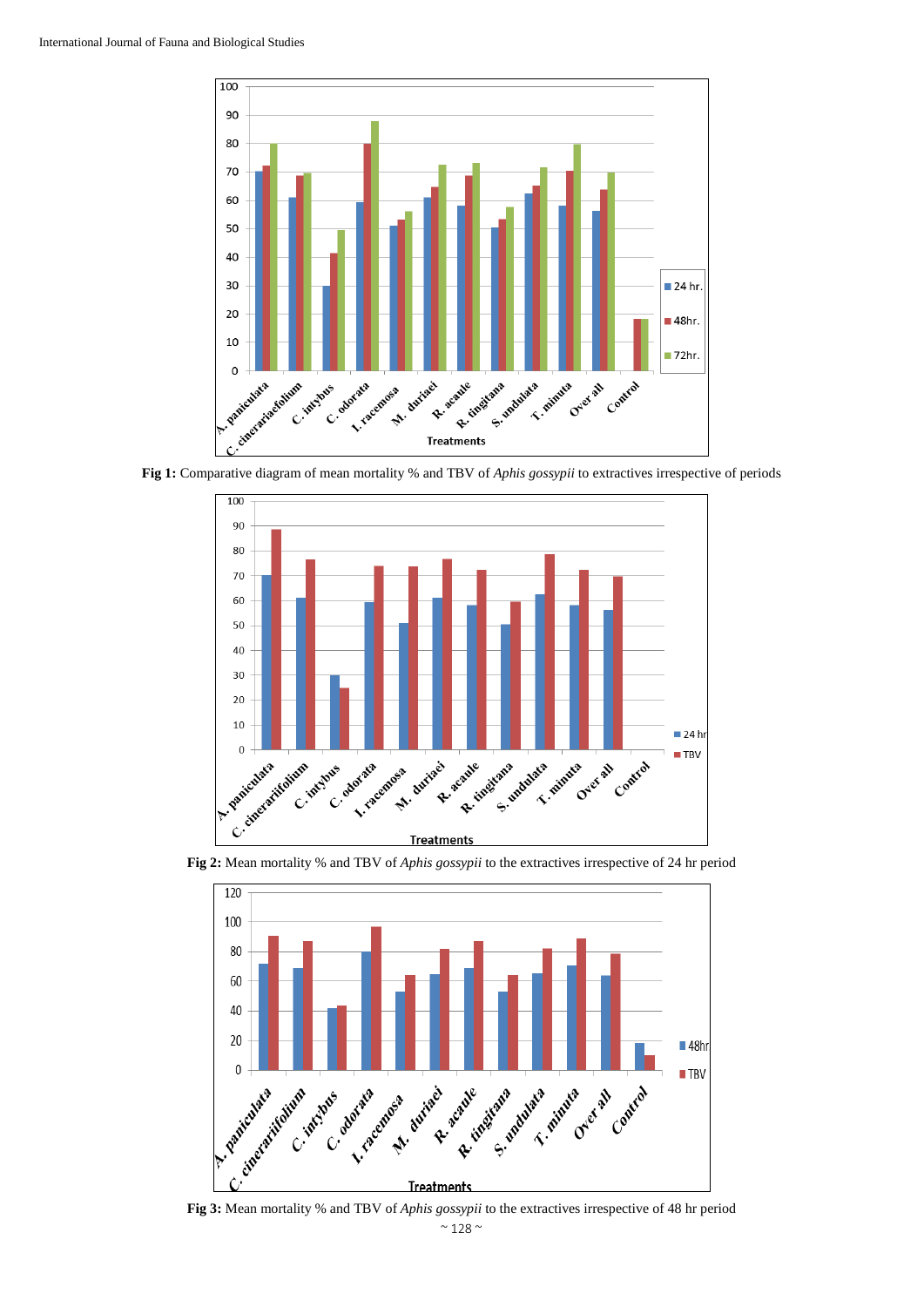



**Fig 5:** Mean mortality % and TBV of *Aphis gossypii* to all extractives irrespective and three period

| <b>Treatment</b>   | Mean mortality % | <b>Transform Back Values</b> | <b>Mortality ratio</b> |  |
|--------------------|------------------|------------------------------|------------------------|--|
| A. paniculata      | 74.25            | 92.6                         | П                      |  |
| C. cinerariifolium | 66.57            | 84.2                         | V                      |  |
| C. intybus         | 40.37            | 42.0                         | X                      |  |
| C. odorata         | 75.77            | 93.1                         | Ι                      |  |
| I. racemosa        | 53.55            | 64.7                         | IX                     |  |
| M. duriaei         | 66.20            | 83.7                         | VII                    |  |
| R. acaule          | 66.80            | 84.5                         | IV                     |  |
| R. tingitana       | 53.84            | 65.2                         | <b>VIII</b>            |  |
| S. undulate        | 66.46            | 84.4                         | VI                     |  |
| T. minuta          | 69.32            | 87.5                         | Ш                      |  |
| Over all           | 63.31            | 78.16                        |                        |  |
| Control            | 12.29            | 4.5                          |                        |  |

**Table 3:** Mean mortality percentage and their TBV of *Aphis gossypii* to different asteraceous extractives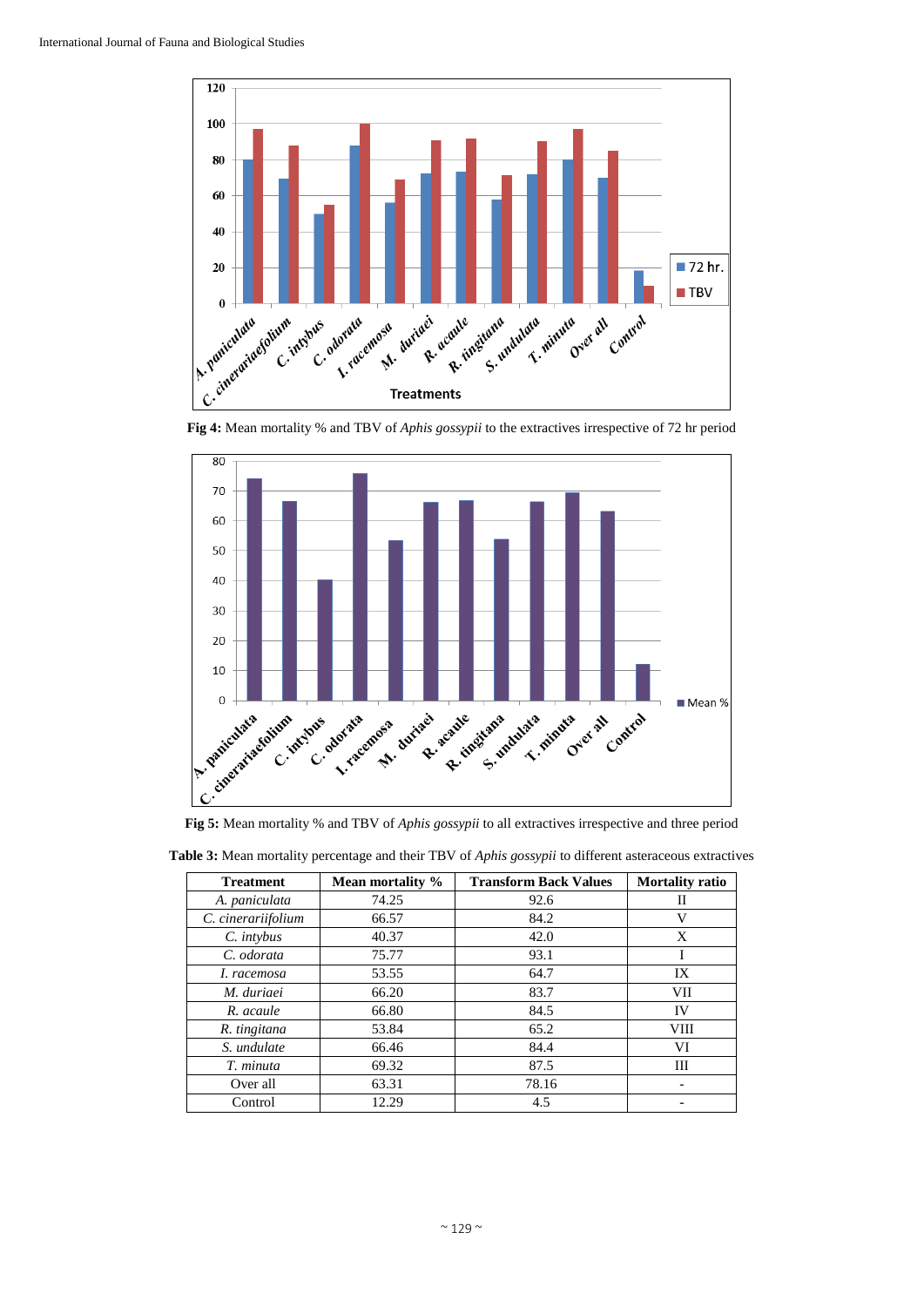The table 1 and 2 reveals that toxicity of ten asteraceous bioactive plant extracts can be summarized based on their relative mortality as : *C. odorata* (75.77) > *A. paniculata*  $(74.25)$  > *T. minuta*  $(69.32)$  > *R. acaule*  $(66.80)$  > *C. cinerariifolium* (66.57) > *S. undulata* (65.46) > *M. duriaeri* (66.20) > *R*. *tingitana* (53.84) > *I. racemosa* (53.55) > *C. intybus* (40.37), respectively. The extracts of *C. odorata* differs from significant remaining once except *A. paniculata*, which does not differ significantly to one another. *C. intybus* proved least toxic giving only 40.37 per cent nymphs and adults mortality of *Aphis gossypii* Glover. The table 3 reveals that toxicity of ten asteraceous bioactive plant extracts can be summarized based on their based on aphid mortality relative transform back values (TBV) are as: *C. odorata* (93.1)  $> A$ . *paniculata* (92.6) > *T. minuta* (78.16) > *R. acaule* (84.5) > C. *cinerariifolium* (84.2) > *S. undulata* (84.4) > *M. duriaeri* (83.7) > *R*. *tingitana* (65.2) > *I. racemosa* (64.7) > *C. intybus* (42.0), respectively. The extracts of *C. odorata* differs from significant remaining once except *A. paniculata*, which does not differ significantly to one another whereas *C. intybus* proved least toxic to nymphs and adults mortality of *Aphis gossypii* Glover.

# **4. Result and Discussion**

#### **4.1. Result**

The data depicted in Table-1-3 and Fig.1-3 that the toxicity of ten asteraceous bioactive plant extracts to nymphs and adults mortality of *Aphis gossypii* Glover are summarized based on their relative mortality in which *Chromolaena odorata* (75.77%) showed highest aphid mortality against nymphs and adults of *Aphis gossypii Chromolaena odorata* is followed by *Acmella paniculata* (74.25%) > *Tagetes minuta* (69.32%) >*Chrysanthemum cinerariifolium* (66.57%) > *Ropanticum acaule* (66.80%) > *Scorzonera undulate* (66.46%) > *Mantisalca duriaeri* (66.20%) > *Reichardia tingitana* (53.84%) > *Inula racemosa* (53.55%) > *Cichorium intybus*  (40.37%), respectively.

The extracts of *C. odorata* differs from significant remaining once except *Acmella paniculata*, *Tagetes minuta, Chrysanthemum cinerariifolium, Ropanticum acaule*, *Scorzonera undulate*, and *Mantisalca duriaeri* (greater than 60.00% aphid mortality) which does not differ significantly to one another. *Cichorium intybus* proved least toxic giving only 40.37 per cent mortality of the nymphs and adults of *Aphis gossypii*. All the three concentration differed significantly to one another. The concentration 2.0 per cent is superior to concentration 1.0 and 0.5 per cent. It is also observed that the difference in the percentage kill of nymphs and adults of *Aphis gossypii* the concentration 2.0 per cent and 1.0 per cent is greater than the difference in concentration to kill the nymphs and adults of *Aphis gossypii* in 1.0 per cent and 0.5 per cent in all the three periods. Similarly the difference in percentage mortality of nymphs and adults of *Aphis gossypii* in 72 hours (71.14 per cent) and 48 hours (67.30 per cent) is greater than the difference in percentage beetle mortality in the period of 12 hours (67.30 per cent) and 24 hours (54.05 per cent).

#### **5. Discussion**

Many workers are reported the insecticidal activity of aphid infestations. (Pavela 2006 Kim *et al.* 2011, Rashid *et al.* 2013) [25, 26, 27] .

Panickar *et al*. (2003) conducted an experiment in Gujarat,

India during 1997-98 and 1998-99 to determine the efficacy of the botanical insecticide, 0.15% Achook, alone or in combination with 0.035% endosulfan against boll worms (Earias vittella) and sucking pests (*Aphis gossypii* and *Amrasca biguttula biguttula*) infesting okra cv. PB-57. Twice spraying of 0.035% endosulfan followed by twice spraying of 0.15% Achook at 4 ml/litre provided the highest control of the sucking pests and boll worms infesting okra [28].

Singh and Kumar (2003) tested the efficacy of neem [*Azadirachta indica*]-based pesticides against the Cotton jassid (*A. biguttulla biguttulla*). The treatments comprised endosulfan at 0.07%, Achook at 0.7%, Neemarin at 0.7%, neem seed kernel extract (NSKE) at 1%, NSKE at 3% and a control. Endosulfan, followed by Achook and NSKE (3%), was the most effective in controlling the okra jassid. Achooktreated plots gave the highest yield of 50.06 q/ha and was significantly superior to other treatments. However, on the basis of cost: benefit ratio, NSKE (3%) ranked first (1:10.70), followed by endosulfan  $(1:10.07)^{[29]}$ .

The table 3 and fig. 3 indicated that the maximum percentage of *C. chinensis* adults mortality after 24 hrs. (70.73 per cent) and minimum after 12 hrs (65.72 per cent). The period of 24hrs is significantly superior to period of 12 hrs. (65.72 per cent) and 06 hrs. (59.70 per cent) in both control and treated. The overall effect of all the treatments in killing the *C. chinensis* adults is greater than that of control in all the three periods.

Various biorational naturally occurring extractives as insecticides has been reported by several researchers against pulse beetle (Zygadlo *et al.* 1990, Ahmed and Ahmed, 1991; Perich *et al.* 1995, Olfa *et al.* 2008 and 2014)<sup>[30, 31, 32, 33, 34].</sup> Different oils of neem, coconut, and castor was observed as surface protectants on green gram to check the pulse beetle and among them neem oil was the best surface protectant (Rajmohan, Logankumar, 2011)  $[35]$ . As the search for alternatives to synthetic medicine goes on, several plants have been identified as possible natural insecticides. The *Chromolema oderata* extracte and their derivatives was proved as strong insecticidal in action (Maradufu *et al.* 1978, Matur and Dayou, 2007; Gautam *et al.* 2003, Owolabi1a, *et*  al. 2010)<sup>[36, 37, 38, 39].</sup>

#### **5. References**

- 1. Kabissa JCB, Kayumbo HY, Yarro JG. Seasonal abundance of chrysopids (Neuroptera: Chrysopidae) preying *Helicoverpa armigera* (Hubner) (Lepidoptera: Noctuidae) and *Aphis gossypii* (Glover) (Homoptera: Aphididae) on cotton in eastern Tanzania. Crop Protection. 1996; (15):5-8.
- 2. Xia JY, Werf W, Van Der, Rabbinge R. Influence of temperature on bionomics of cotton aphid, *Aphis gossypii*, on cotton. *Entomologia Experimentalis et Applicata.* 1999; (90):25-35.
- 3. Gupta SC, Misra AK. Management of okra shoot and fruit borer, Earias vittella Fabr. Bio Rational Insecticides Pesticide Res. J. 2006; 18(1):33-34.
- 4. Adeboye OC, Oputa CO. Effects of galex on growth and fruit nutrient composition of okra (*Abelmoschus esculentus* L. Moench) Int. J Agric. 1996; 18(1, 2):1-9.
- 5. Chaudhary HR, Dadheech LN. Incidence of insects attacking okra and the avoidable losses caused by them. Ann. Arid Zone. 1989; 28(3-4):305-307.
- 6. Kumar DS, Tony DE, Kumar AP, Kumar KA, Rao DBS,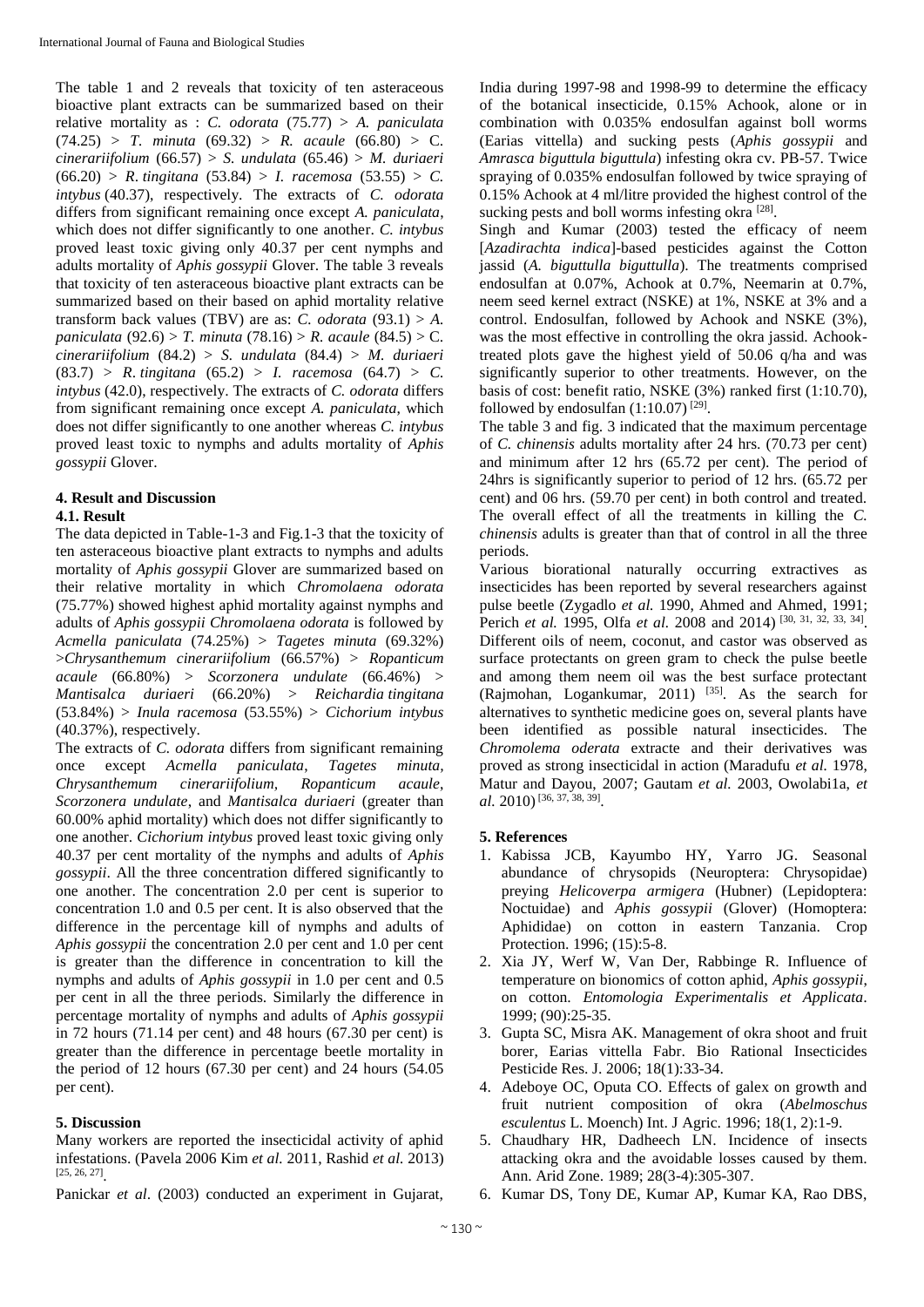Nadendla RA. Review On: *Abelmoschus esculentus* (Okra), International Research Journal Pharmaceutical Applied Science. 2013; 3(4):129-132.

- 7. Konar A, Rai L. Efficacy of some insecticides against shoot and fruit borer *Earias vittella* Fab. and *Earias insulana* (Boisd.) of okra (*Abelmoschus esculentus* L. Moench). Environ. Ecol. 1990; 8 (1):410-413.
- 8. Radake SG, Undirwade RS. Seasonal abundance and insecticidal control of shoot and fruit borer, *Earias* spp. on okra, *Abelmoschus esculentus* (L.). Indian J Entomol. 1981; 43:283-287.
- 9. Rao N, Srinivasa, Raguraman SR, Rajendran. Laboratory assessment of the potentiation of neem extract with the extracts of sweet flag and pungam on bhendi shoot and fruit borer, *Earias vitella* Fab". *Entomon*: 2003; 28(3):277-280.
- 10. Adiroubane D, Letchoumanane S. Field efficacy of botanical extracts for controlling major insect pests of okra (*Abelmoschus esculentus*). Indian Journal of Agricultural Sciences. 1998; 68(3):168-170.
- 11. Murthy KB, Krishnaiah PV, Rao KT, Ramana DVV. Efficacy and economics of insecticide management strategies against fruit borers of bhendi (*Abelmoschus esculentus* L. Moench). New Agriculturist. 1996; 7(1):37- 41.
- 12. Obeng, Ofori D, Sackey J. Field evaluation of nonsynthetic insecticides for the management of insect pests of okra *Abelmoschus esculentus* (L.) Moench in Ghana. Sinet, Ethiopian Journal of Science. 2003; 26(2):145-150.
- 13. Mann GS, DhaliwaL GS, Dhawan AK. Field efficacy of neem based insecticides against whitefly and their impact on insect pest complex of cotton. Pesticide Research Journal. 2001; (13):79-81.
- 14. Sinha SR, Sharma RK. Efficacy of neem and synthetic pesticides against insect pests of okra. Indian J of Entomo. 2007; 69(4):350-352.
- 15. Patil SD, Mote UN, Baviskar MB, Chaudhari PM. Efficacy of BT, NSE and cypermethrin alone, in mixture and as sequential sprays against fruit borer of okra. J of Soils and Crops. 2002; 12(2):329-331.
- 16. Pependic RI, Elliot LF, Dahlgren RB. Environmental consequences of morder production agriculture. American journal of Alternative Agriculture*.* 1986; 1(1):3-10.
- 17.Chitra KC, Rao SJ, Rao PK. Efficacy of plant extracts for controlling cotton aphid (*Aphis gossypii*). Indian Journal of Agricultural Sciences. 1997; (67):134-135.
- 18. Park HJ, Baek MY, Cho JG, Seo KH, Lee GY, Moon SJ *et al*. Insecticidal alkaloids on aphids from *Corydalis turtschaninovii* tubers. J Korean Soc. Appl. Biol. Chem. 2011; 54:345-352.
- 19. Dang QL, Lee GY, Choi YH, Choi GJ, Jang KS, Park MS *et al*. Insecticidal activities of crude extracts and phospholipids from *Chenopodium ficifolium* against melon and cotton aphid, *Aphis gossypii*. Crop Prot. 2010; 29:1124-1129.
- 20. Trivedi SS, Chandel BS. Repellent Efficacy of *Adhatoda vasica*, *Pongamia glabra* and *Momordica charantia* plant extract against *Spilarctia obliqua* Walker (Lepidoptera: Arctiidae). International Journal of Biotechnology and Biochemistry. 2009; 5(4):469-467.
- 21.Chandel BS, Singh A. Phagodeterrent bioefficacy of *Acorus calamus*, *Withania somnifera* and *Momordica charantia* against chickpea bruchids, *Callosobruchus*

*chinensis* (Linn.) (Coleoptera: Bruchidae), Journal of Entomology and Zoology Studies*.* 2017; 5(6):935-939.

- 22. Kamaraj, Chinnaperumal, Rahuman AA, Bagavan A. Gandhi Elango, Zahir AA *et al*. Larvicidal and repellent activity of medicinal plant extracts from Eastern Ghats of South India against malaria and filariasis vectors. Asian Pacific Journal of Tropical Medicine*.* 2011; 4(9):698-705.
- 23.Chandel BS, Sengar HS. Insectifuge effect of neem, *Azadirachta indica* A. Juss and their derivatives against sawfly, *Athalia lugens proxima* Klug. (Hymenoptera: Tenthredinidae). International Journal of Zoology Studies. 2018; 3(1):53-59.
- 24. Abbott WS. A method of computing the effectiveness of insecticides. Journal of Economic Entomology. 1925; 18:265-267.
- 25. Pavela R. Insecticidal activity of essential oils against cabbage aphid *Brevicoryne brassicae*. J Essent. Oil Bearing Plant. 2006; 9:99-106.
- 26. Kim SK, Kim YC, Lee S, Kim JC, Yun MY, Kim IS. Insecticidal activity of rhamnolipid isolated from pseudomonas sp. EP-3 against green peach aphid. J Agric Food Chem. 2011; 59(3):934-938.
- 27.Rashid T, Chen J, Mcledo P. Toxicity of newly isolated piperideine alkaloids from the red imported fire ant, *Solenopsis invicta*, against the green peach aphid, *Myzus persicae* (Sulzer). Adv. Entomol. 2013; 1:20-23.
- 28. Panickar, Bindu, Bharpoda TM, Patel JR, Patel JJ. Evaluation of various schedules based on botanical and synthetic insecticides in okra ecology. Indian J of Ento. 2003; 65(3):344-346.
- 29. Singh AK, Kumar Manish. Efficacy and economics of neem based products against cotton jassid, *Amrasca biguttulla* Ishida in okra. Crop Res. Hisar. 2003; 26(2):271-274.
- 30. Zygadlo JA, Grosso NR, Alburra RE Guzman CA. Essential oil variation in *Tagetes minuta* populations. Biochem. Syst. Ecol. 1990; 18:405-407.
- 31. Ahmed APY, Ahmed SM. Potential of some rhizomes of Zingiberaceae family as grain protectants against storage insect pests. J Food Science and Technology. 1991; 28(6):375-377.
- 32. Perich MJ, Wells C, Bertsch W, Tredway KE. "Isolation of the insecticidal components of *Tagetes* minuta (Compositae) against mosquito larvae and adults". J Am. Mosq. Control Assoc. 1995; 11:307-310.
- 33. Olfa B, Monia BK, Samia A, Dalila H, Zine M, Ahmed NH. Insecticidal activity of some Asteraceae plant extracts against *Tribolium confusum*. *Bulletin of Insectology.* 2008; 61(2):283-289.
- 34. Olfa Ezzin, Axel Hausmann, Manuela Branco, Yaussra Mannai, Samir Dhahri, Said Nouira *et al*. Insecticidal activity of some Asteraceae plant extracts against Tribolium confusum,, Bulletin of Insectology*.* 2014; 67(1):73-79.
- 35.Rajmohan D, Logankumar K. "Studies on the insecticidal properties of *Chromolaena odorata* (Asteraceae) against the life cycle of the mosquito, *Aedes aegypti* (Diptera: culicidae)". Journal of Research in Biology*.* 2011; 1(4):253-257.
- 36. Maradufu A, Lubega R, Dom F. Isolation of (5E)- Ocimenone, a mosquito larvicide from *Tagetes minuta*. L. 10ydia (Cinnci.). 1978; 41:181-183.